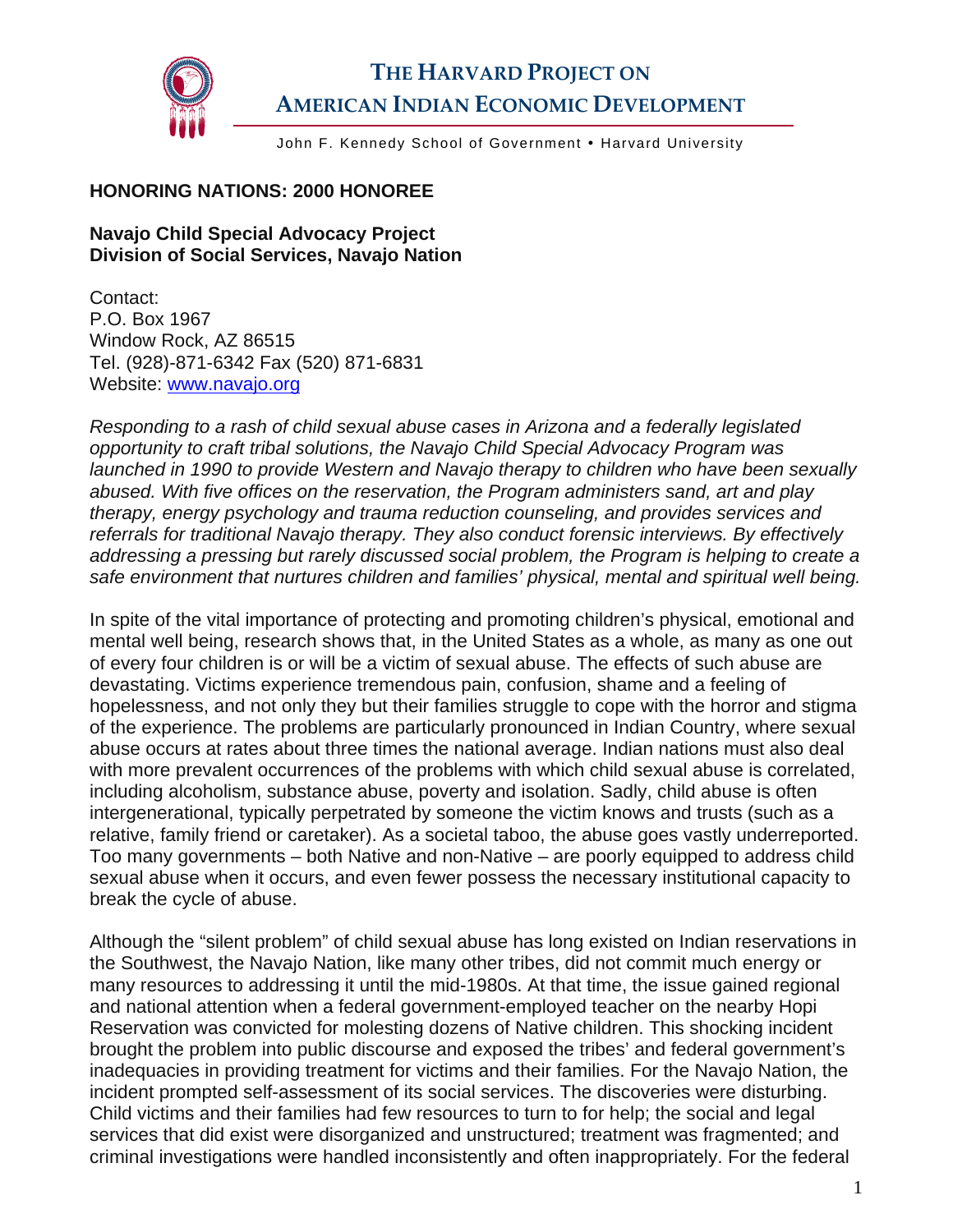government, the incident at Hopi caused lawmakers to realize that little assistance had been provided by either the Bureau of Indian Affairs (BIA) or the Indian Health Service (IHS) to help Indian nations develop and deliver adequate child protection services for their citizens. Unfortunately, it took a crisis to force tribal and federal policy makers into action.

Both the federal government and the Navajo Nation acted swiftly. Senators John McCain and Dennis DeConcini, among others, introduced federal legislation that created strict rules for reporting sexual abuse within federal agencies working on Indian reservations, and provided tribes with resources needed for establishing child protection services. Seizing the opportunity to address this sensitive issue within their homeland, the Navajo Nation created an ad hoc committee to develop a child sexual abuse program within its Division of Social Services and to seek federal funding made available under the new legislation. The Navajo Nation was one of three Indian nations to subsequently receive federal funds, and in October 1990 the Navajo Child Sexual Abuse Program was born (it was later renamed to Navajo Child Special Advocacy Program).

The Navajo Child Special Advocacy Program (NCSAP) seeks to provide comprehensive outpatient therapeutic services to children between the ages of 3 and 17 who have been traumatized by sexual abuse. The Program's philosophy is that all children of the Navajo Nation are entitled to a safe, healthy and loving environment, which nurtures and protects their emotional, mental, physical and spiritual well being. In order to serve the large, geographically diffuse population, the NCSAP has five offices spread across the Navajo Reservation and employs five clinical supervisory social workers, seven Masters-level therapists and five traditional counselors – all of whom are Navajo. It offers Western-based clinical treatment and therapeutic services, including sand, art and play therapy, energy psychology, and trauma reduction counseling, as well as Navajo-based treatment and services, including indigenous diagnosis and counseling and referrals to medicine persons and traditional healers. Additionally, NCSAP conducts forensic interviews of child victims, which are used by criminal investigators for legal proceedings against the perpetrators. To ensure coordination between treatment, criminal investigation and prosecution, NCSAP works closely with a multidisciplinary team comprised of representatives from the various tribal, state and federal programs and agencies that play a role in preventing and responding to child sexual abuse. Finally, NCSAP regularly engages in community outreach and education in an effort to inform the Navajo citizenry of its services and to raise awareness about the problem of child sexual abuse.

NCSAP's very existence is an outstanding accomplishment. Recognizing that effective selfgovernance requires tribes to confront even the most highly stigmatized and difficult social problems, the Navajo Nation acted upon its solemn responsibility to foster the existence of a safe and healthy environment for its most vulnerable citizens – its children. The Navajo Nation accepted the challenge of responding to an issue that many communities would rather keep secret. Indeed, good governance mandates that Indian nations be responsive to compelling social problems that threaten the welfare of their citizens.

While the creation of a tribal child sexual abuse program is laudable, so too is the Navajo Nation's commitment to developing and maintaining a first-rate program. Four aspects of NCSAP deserve particular attention.

First, through meticulous data collection and management, NCSAP and its partner agencies have been able to gain a better understanding of the scope and patterns of child sexual abuse. For example, NCSAP discovered that in 1999 alone, 861 sex abuse cases were substantiated and almost 7,000 reports of abuse and neglect were reported. They also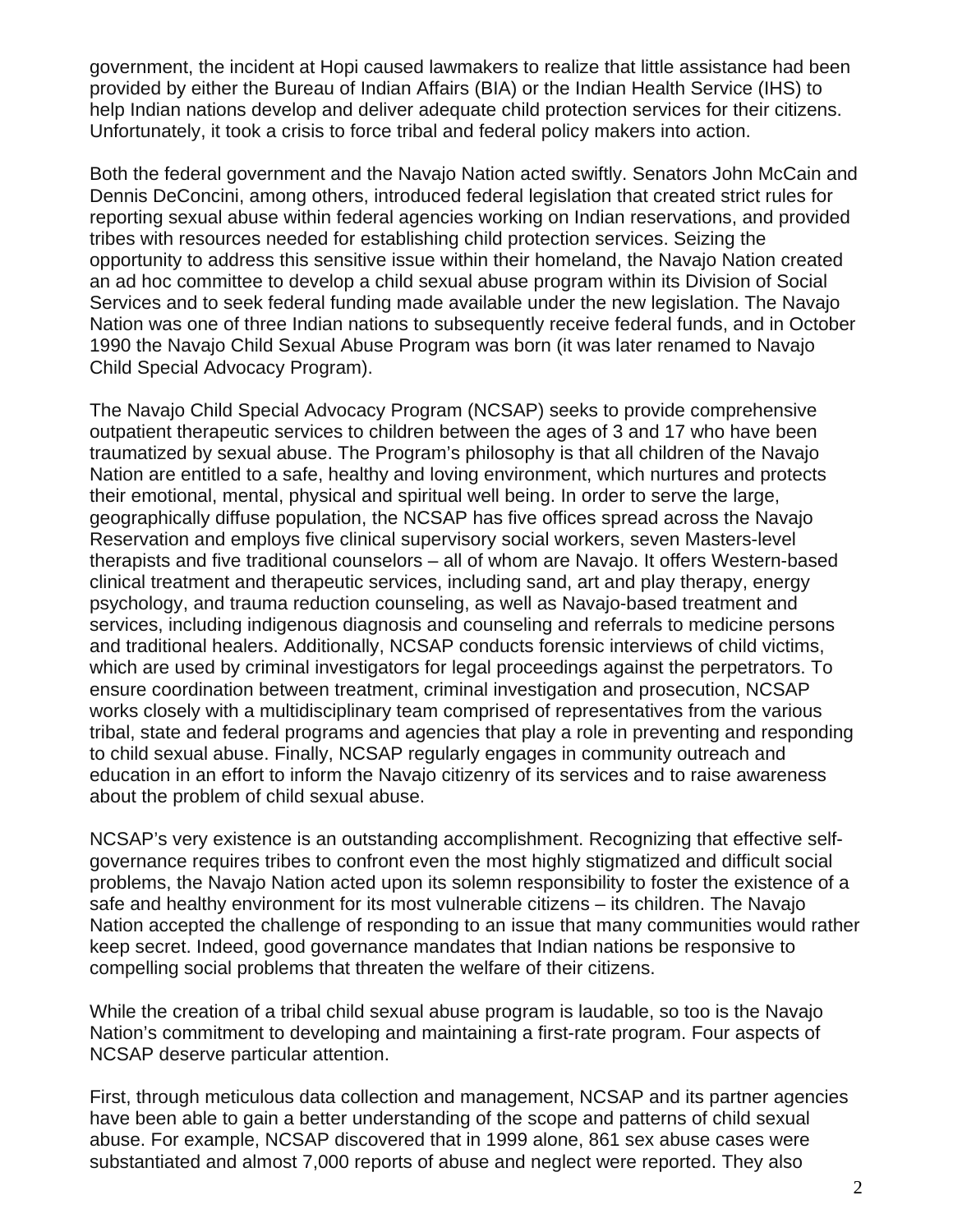learned that 88 percent of child abuse cases involve children under the age of five and that 85 percent of parents are victims of childhood sexual abuse. As upsetting as these figures are, NCSAP understands that data collection, coupled with detailed internal performance tracking, enables it to measure progress and structure services to best meet institutional objectives.

Second, the NCSAP has tailored itself to meet the specific needs of the Navajo people, demonstrating that culture is an important consideration in service provision. As noted, one of NCSAP's most unique characteristics is its combination of Western and Indigenous therapeutic approaches, an integration that ensures cultural relevancy and, likely, strengthens sexual abuse treatment. More comprehensively, the philosophy of K'e (whose central tenants are responsibility, respect and harmony in relationships) runs throughout all of NCSAP's activities. For example, traditional counselors provide education on the Navajo clan system, parenting, child development and other Navajo traditional beliefs and practices, and they provide referrals to medicine persons who can perform ceremonies and prescribe herbal medicines. Also, NCSAP brings services directly to its clients and serves entire families. Interaction between NCSAP staff often occurs in the Navajo language, takes place in a home/hogan setting where the victim or family is most comfortable, and includes nonoffending members of the family, a practice which reflects NCSAP's understanding that the family plays a key role in a child's healing process and in restoring K'e.

Third, NCSAP has developed an effective forensic interview process that has enhanced the ability of tribal, state and federal authorities to prosecute sex offenders. Because sexually abused children sometimes do not show physical signs of abuse, forensic interviews are one of the most important components of a child sex abuse investigation; in fact, legal prosecution often hinges upon the details obtained in the interview process. Despite their importance, there was no formal protocol for conducting forensic interviews prior to NCSAP's creation. Interviews were often conducted by non-qualified individuals (such as school personnel), and cases were lost. Worse, because of overlapping jurisdictional lines and a multitude of legal authorities, a child might have suffered the additional trauma of being interviewed multiple times by multiple individuals. Today, all cases of sexual abuse follow a standardized procedure: Child Protective Services assigns a primary social worker to a case, and the social worker contacts a qualified forensic interviewer to conduct and video/audio tape the interview. The tape is then forwarded to the appropriate legal authority (tribe, state, federal government) for prosecution. Since NCSAP took on the role of forensic investigator and instituted a coordinated set of procedures, the process not only has become more focused on the care of the victim, but conviction rates have also increased.

Finally, NCSAP has accomplished the almost insurmountable task of coordinating the efforts of separate agencies by forming a core discipline group to address child sexual abuse. Members of the group include criminal investigators, prosecutors, social workers, therapists, IHS physicians and mental health staff, BIA school authorities and professionals in other Navajo government departments. The multidisciplinary group meets monthly. In addition to these efforts, NCSAP is actively involved in several intertribal child sexual abuse alliances, in order to develop and share best practices. This multidisciplinary approach improves efficiency in service provision by eliminating process redundancy, clarifies the roles of the numerous agencies involved in addressing child sexual abuse (which are articulated in detail in a protocol manual), and is allowing NCSAP and the Navajo Division of Social Services to assume greater control of processes that were once managed exclusively by the BIA and the FBI.

The Navajo Child Special Advocacy Program is confronting and dealing with an extremely